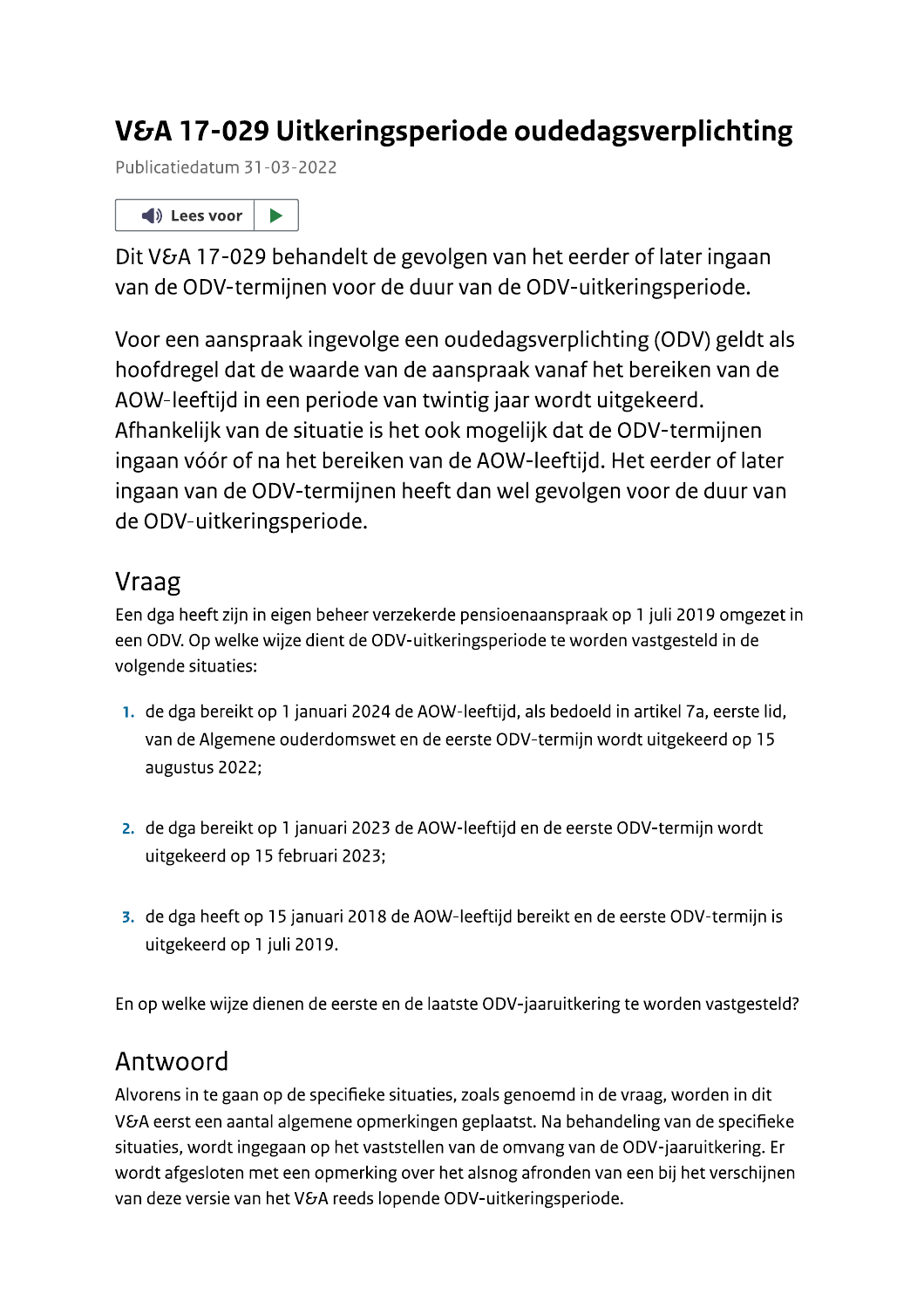## Algemeen

Ten aanzien van de uitkeringsperiode van een ODV geldt op grond van artikel 38p, tweede lid, van de Wet op de loonbelasting 1964 (Wet LB) in het algemeen het volgende:

- Uitgangspunt is dat de waarde van de ODV wordt uitgekeerd in een periode van 20 jaar vanaf het bereiken van de AOW-leeftijd;
- Wordt de eerste ODV-termijn (maximaal vijf jaar) vóór de AOW-leeftijd uitgekeerd, dan wordt de standaard periode van 20 jaar verlengd met het aantal jaren gelegen tussen het uitkeren van de eerste ODV-termijn en het bereiken van de AOW-leeftijd. Er is dan sprake van een verlengde ODV-uitkeringsperiode;
- Wordt de eerste ODV-termijn binnen twee maanden na het bereiken van de AOWleeftijd uitgekeerd, dan blijft de uitkeringsperiode 20 jaar;
- Tussen 1 april 2017 en 31 december 2019 kon de in eigen beheer verzekerde pensioenaanspraak worden omgezet in een ODV. Indien de ODV-gerechtigde op het omzettingsmoment ouder was dan de AOW-leeftijd plus twee maanden dan moest de ODV direct ingaan. De de standaard periode van 20 jaar werd dan verkort met het aantal jaren gelegen tussen het bereiken van de AOW-leeftijd en het uitkeren van de eerste ODV-termijn. Er is dan sprake van een verkorte ODV-uitkeringsperiode;
- Bij het vaststellen van de looptijd van de verlengde c.q. verkorte ODV-uitkeringsperiode moet men in beginsel ook rekening houden met delen van jaren (in dagen nauwkeurig). Voor het toezicht op artikel 38p Wet LB zal de Belastingdienst echter het standpunt innemen, dat het mogelijk is om de verlengde of verkorte ODV-uitkeringsperiode af te ronden op hele maanden of jaren. Hierbij wordt zoveel als mogelijk aangesloten bij de voor lijfrenterekeningen en lijfrentebeleggingsrechten in de praktijk gehanteerde afronding van de uitkeringsperiode;
- Voor het vaststellen van de uitkeringsperiode is van belang op welk moment de eerste ODV-termijn feitelijk wordt uitgekeerd. In het tweede lid van artikel 38p Wet LB wordt immers steeds gesproken van een vroegst en van een uiterst fiscaal toegestaan moment van de eerste uitkering en niet van een ingangsdatum. Het maakt hierbij dus niet uit of de eerste uitkering ziet op een vooraf- of achterafbetaling. Ook is niet relevant of de eerste uitkering een maand-, kwartaal- of jaartermijn is.

Praktisch gezien, betekent dit het volgende: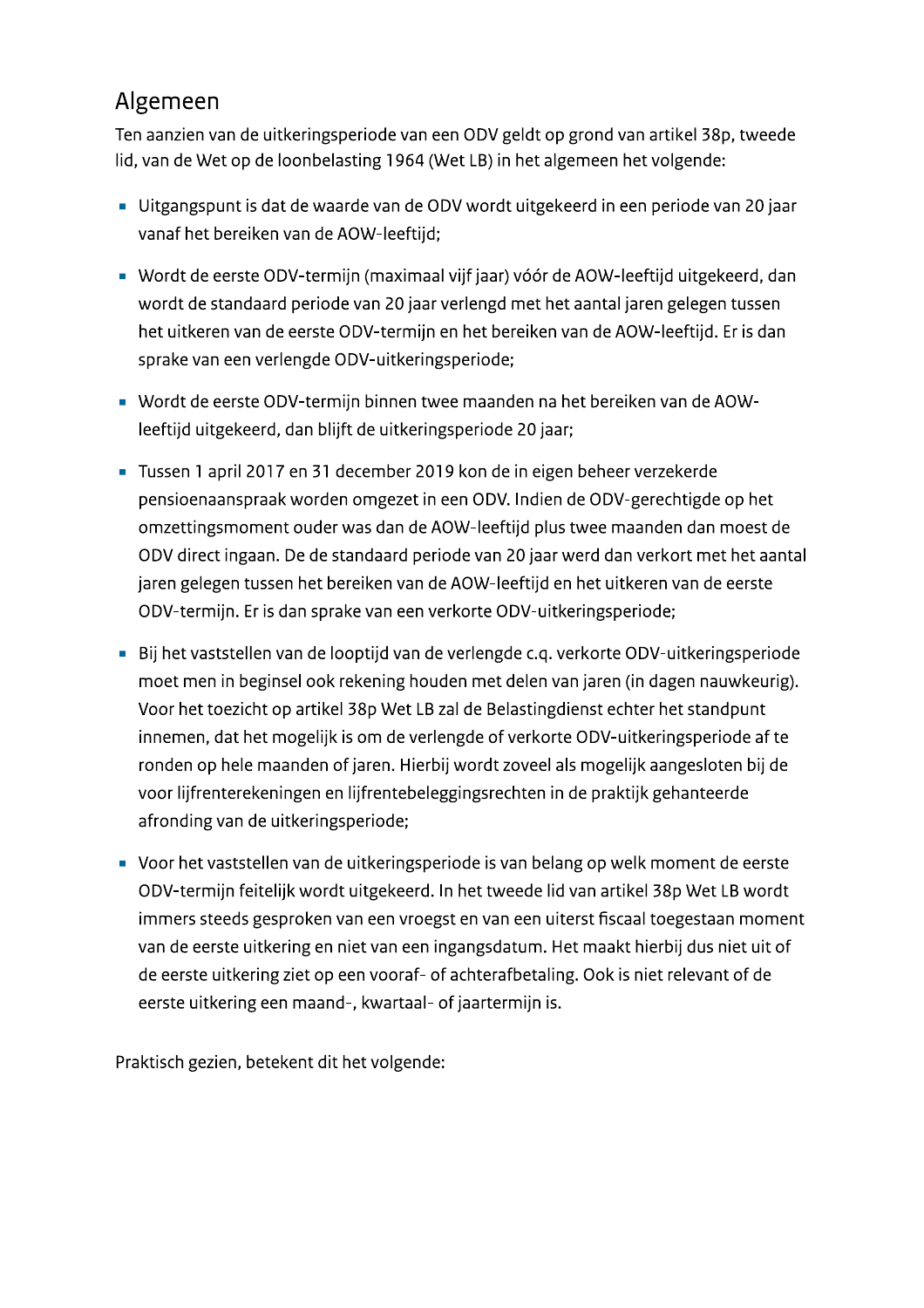- Het feitelijke moment van de uitkering van de eerste ODV-termijn moet liggen op of vóór het moment waarop de dga de voor hem of haar geldende AOW-leeftijd plus twee maanden bereikt.
- Het feitelijke moment van de eerste ODV-uitkering mag niet liggen vóór het moment waarop de dga de leeftijd bereikt die vijf jaar lager is dan de AOW-leeftijd. Een uitkering vóór de AOW-leeftijd minus vijf jaar, is ongeacht de uitkeringswijze of uitkeringsperiodiciteit niet mogelijk.
- Bij omzetting van het pensioen in eigen beheer in een ODV ná het bereiken van de AOWleeftijd plus twee maanden, diende de eerste ODV-termijn direct bij omzetting feitelijk uitgekeerd te worden. Na omzetting is een uitkering bij achterafbetaling dus niet mogelijk.

## Uitwerking specifieke situaties van de vraag

Rekening houdend met het bovenstaande, kan de ODV-uitkeringsperiode in de situaties zoals geschetst in de vraag als volgt worden vastgesteld:

## 1. AOW-leeftijd 1 januari 2024, uitkering eerste ODV-termijn 15 augustus 2022

De eerste ODV-termijn wordt uitgekeerd vóór het bereiken van de AOW-leeftijd. De standaard uitkeringsperiode van 20 jaar wordt in dat geval op grond van artikel 38p, tweede lid, onderdeel a, ten tweede, Wet LB verlengd met het aantal jaren gelegen tussen de uitkering van de eerste ODV-termijn (15 augustus 2022) en het bereiken van de AOWleeftijd (1 januari 2024).

In deze situatie kan de ODV-uitkeringsperiode worden vastgesteld op 20 jaar vermeerderd met de exacte periode gelegen tussen de uitkering van de eerste ODV-termijn en de AOWleeftijd: 20 jaar + 1 jaar en 138 dagen = 21  $138/365$  jaar. Het is evenwel ook mogelijk om de ODV-uitkeringsperiode naar keuze naar boven of beneden af te ronden op hele maanden of jaren. In geval van afronden naar boven is de ODV-uitkeringsperiode ofwel 21 $5/12$  jaar of 22 jaar. Ingeval van afronden naar beneden is de ODV-uitkeringsperiode, ofwel 21 $\frac{4}{12}$  jaar of 21 jaar.

Een eenmaal vastgestelde uitkeringsperiode is definitief en kan later niet worden herzien.

#### 2. AOW-leeftijd 1 januari 2023, uitkering eerste ODV-termijn 15 februari 2023

De eerste ODV-termijn wordt uitgekeerd binnen twee maanden na het bereiken van de AOW-leeftijd. In dit geval bedraagt de uitkeringsperiode 20 jaar. De laatste ODV-termijn wordt uitgekeerd op 15 februari 2042 ingeval van jaartermijnen of 15 januari 2043 in geval van maandtermijnen.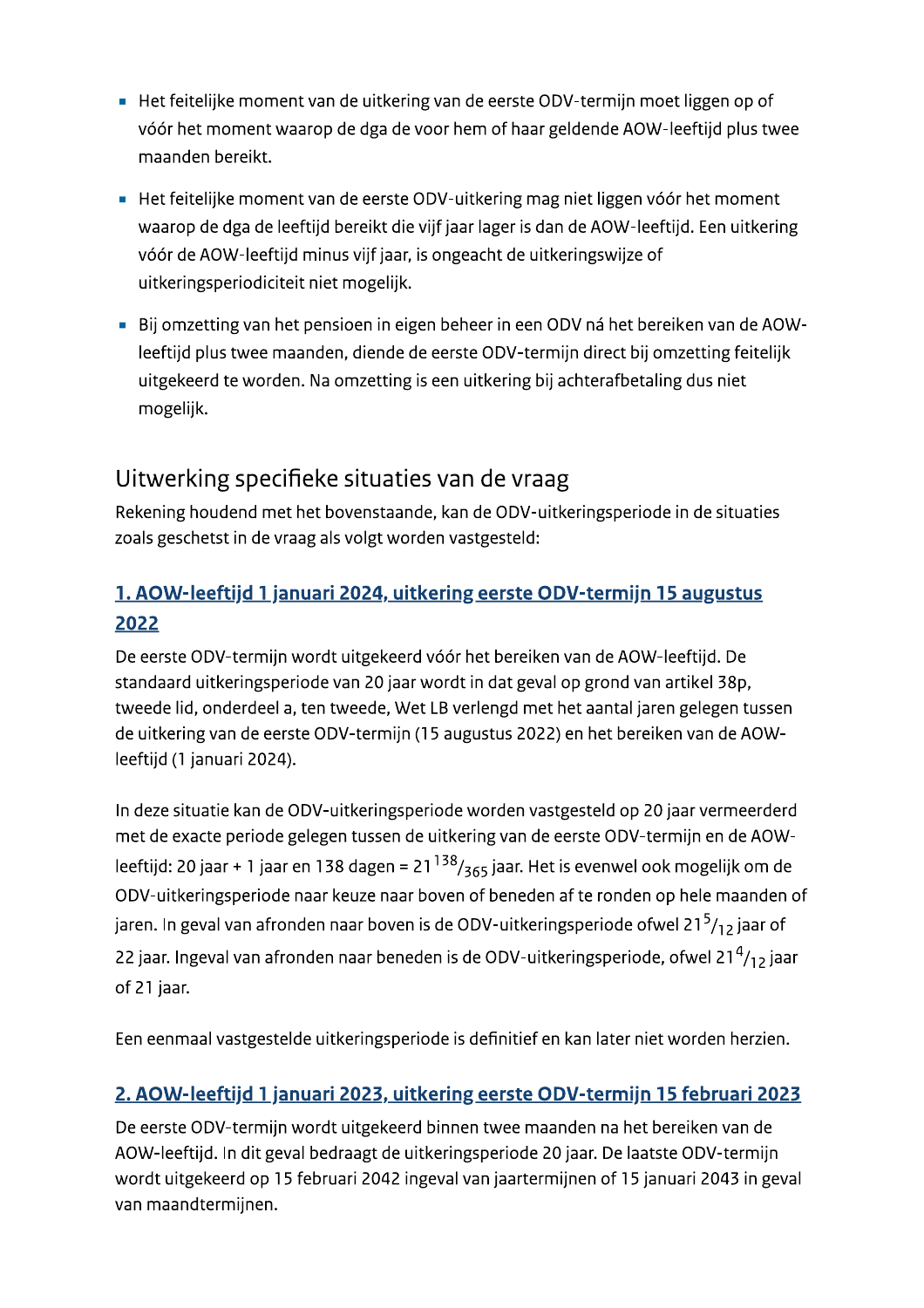### 3. AOW-leeftijd 15 januari 2018, uitkering eerste ODV-termijn 1 juli 2019

Op het moment dat de in eigen beheer verzekerde pensioenaanspraak werd omgezet in een ODV (1 juli 2019), had de dga de AOW-leeftijd plus twee maanden al bereikt. In dat geval moest de eerste ODV-termijn direct na het moment van omzetting aan de dga worden uitgekeerd (artikel 38p, tweede lid, onderdeel a, ten derde, Wet LB). De standaard ODV-uitkeringsperiode van 20 jaar wordt dan verminderd met het aantal jaren gelegen tussen het bereiken van de AOW-leeftijd (15 januari 2018) en de uitkering van de eerste ODV-termijn (1 juli 2019).

In deze situatie kon de ODV-uitkeringsperiode worden vastgesteld op 20 jaar verminderd met de exacte periode gelegen tussen de AOW-leeftijd en de uitkering van de eerste ODV termijn: 20 jaar - 1 jaar en 166 dagen = 18  $^{199}/_{365}$  jaar. Het was evenwel ook mogelijk om de ODV-uitkeringsperiode naar boven of naar beneden af te ronden op hele maanden of jaren. In geval van afronden naar boven is de uitkeringsperiode 18 $^7$ /12 jaar, dan wel 19 jaar. In geval van afronden naar beneden is de uitkeringsperiode  $18<sup>6</sup>/12$  jaar, dan wel 18 jaar.

# Vaststellen omvang ODV-jaaruitkering

### **Eerste ODV-jaaruitkering**

De eerste ODV-jaaruitkering wordt vastgesteld door de beginstand van de ODV (na oprenting) te delen door de ODV-uitkeringsperiode. Van belang is dat het bedrag van de ODV-jaaruitkering ook daadwerkelijk jaarlijks wordt uitgekeerd. De ODV-jaaruitkering kan in één termijn of in meerdere termijnen worden uitgekeerd. De periode tussen de termijnuitkeringen moet dan wel gelijk zijn (maanduitkeringen, kwartaaluitkeringen e.d.).

Indien de omvang van een verlengde of verkorte ODV-uitkeringsperiode is afgerond, dan moet bij het vaststellen van de eerste ODV-jaaruitkering rekening worden gehouden met de afgeronde uitkeringsperiode.

In situatie 1 moet de beginstand van de ODV (na oprenting) voor de berekening van de ODV-jaaruitkering worden gedeeld door:

- **de uitkeringsperiode in dagen nauwkeurig van 21<sup>138</sup>/<sub>365</sub> jaar; of,**
- de op hele maanden afgeronde uitkeringsperiode van 21<sup>5</sup>/12 jaar (afronden naar boven) of 21<sup>4</sup>/<sub>12</sub> jaar (afronden naar beneden); of,
- de op hele jaren afgeronde uitkeringsperiode van 22 jaar (afronden naar boven) of 21 jaar (afronden naar beneden).

In situatie 2 moet de beginstand van de ODV (na oprenting) voor de berekening van de ODV-jaaruitkering worden gedeeld door de uitkeringsperiode van 20 jaar.